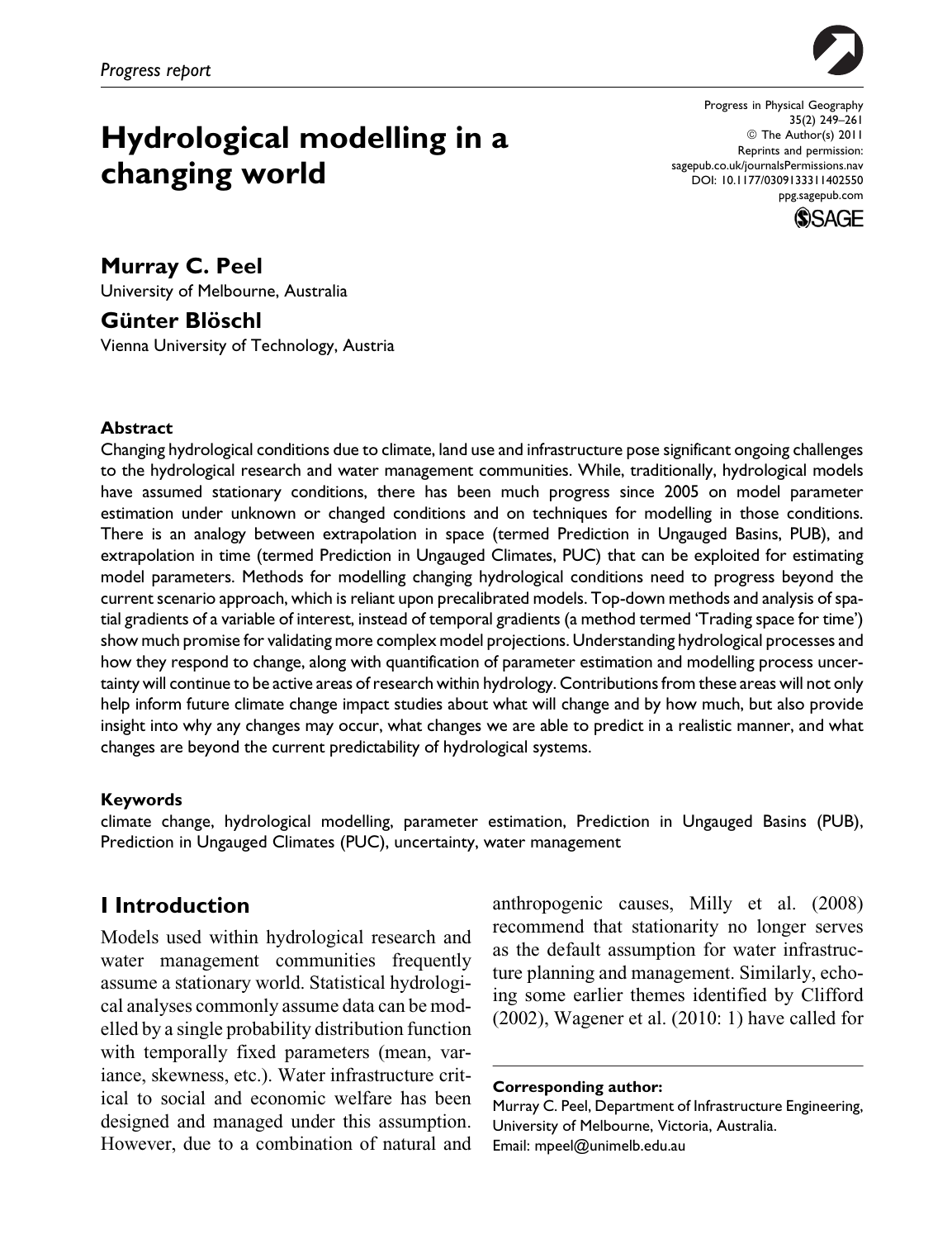a paradigm shift in hydrology so that 'predictions of system behaviour that are beyond the range of previously observed variability or that result from significant alterations of physical (structural) system characteristics become the new norm'. While hydrological time series may appear to be stationary at multi-annual timescales, the true nature of a series becomes more apparent over longer periods (Cohn and Lins, 2005; Koutsoyiannis, 2010). Water infrastructure designed under assumed stationarity may become stranded by subsequent climatic fluctuations, thus the issue of hydrological modelling in a changing world requires more attention than it was given in the past.

Causes of hydrological change may, or may not, be known. Although usually corrected for, errors in collection or changes in instrumentation type, location or conditions can introduce discontinuities into a data series. Teleconnection with large-scale ocean-atmosphere fluctuations, like the El Niño-Southern Oscillation, can influence hydroclimatic processes, often with varying strength over time. Largely natural climate shifts also occur – for example, the reduction in rainfall over the Sahel and southwestern Western Australia during the late 1960s (Baines and Folland, 2007). Anthropogenic causes include modification of catchments through river regulation, diversion, extractions, vegetation changes (Andréassian, 2004; Brown et al., 2005; Peel, 2009; Peel et al., 2010) and urbanization. The projected impact on hydroclimate of the enhanced greenhouse effect (Kundzewicz et al., 2008) adds another source of potential change.

From the perspective of water managers, uncertain hydrological modelling of stable or changing conditions forms part of the array of variables assessed in their quest to operate in a robust manner (Lins and Stakhiv, 1998; Power et al., 2005). The fundamentally non-linear nature of hydrological systems limits the scope for accurate prediction (Blöschl and Zehe, 2005; Koutsoviannis, 2010). In light of this, Blöschl and Montannari (2010) call for improvements in

understanding of hydrological processes and uncertainty methods and recommend hydrological climate change impact studies be framed within the overall context of ongoing water management issues and focus more on what might change and why, rather than on the exact magnitude of any change. As Montanari et al. (2010: 169) note: 'Offering insightful explanations for predicted changes may be more helpful than perfecting the estimates of what are inherently uncertain changes. Such a nuanced assessment will gain wider acceptance in society and will bring more credibility to the research community.'

Hydrological modelling under changing conditions is a problem familiar to hydrology. How well will a model perform when applied to conditions different from those used to estimate its parameters? This problem comes in several well-known forms – model application at: (1) the same location but under changed conditions (land use, observed climate, future climate projection); (2) a different location (gauged or ungauged catchment); and (3) a different location and time (gauged or ungauged catchment under changed conditions). The International Association of Hydrological Sciences initiative 'Prediction in Ungauged Basins' (PUB) is framed around these questions. Merz et al. (2010) highlight the analogy between PUB and the issue of modelling in a changing world. PUB relates to extrapolation in space while modelling in a changing world involves extrapolation in time; thus they proposed the term 'Prediction in Ungauged Climates (PUC)' to describe the transient prediction problem discussed in this paper.

In a changing world, model inputs, parameters and structure may all vary. This report's focus is primarily progress in the area of model parameter estimation under unknown or changed conditions and techniques for modelling in those conditions. Progress in uncertainty of model inputs and structure will be addressed in passing. We draw upon surface water quantity research, rather than groundwater or water quality, although issues addressed here are relevant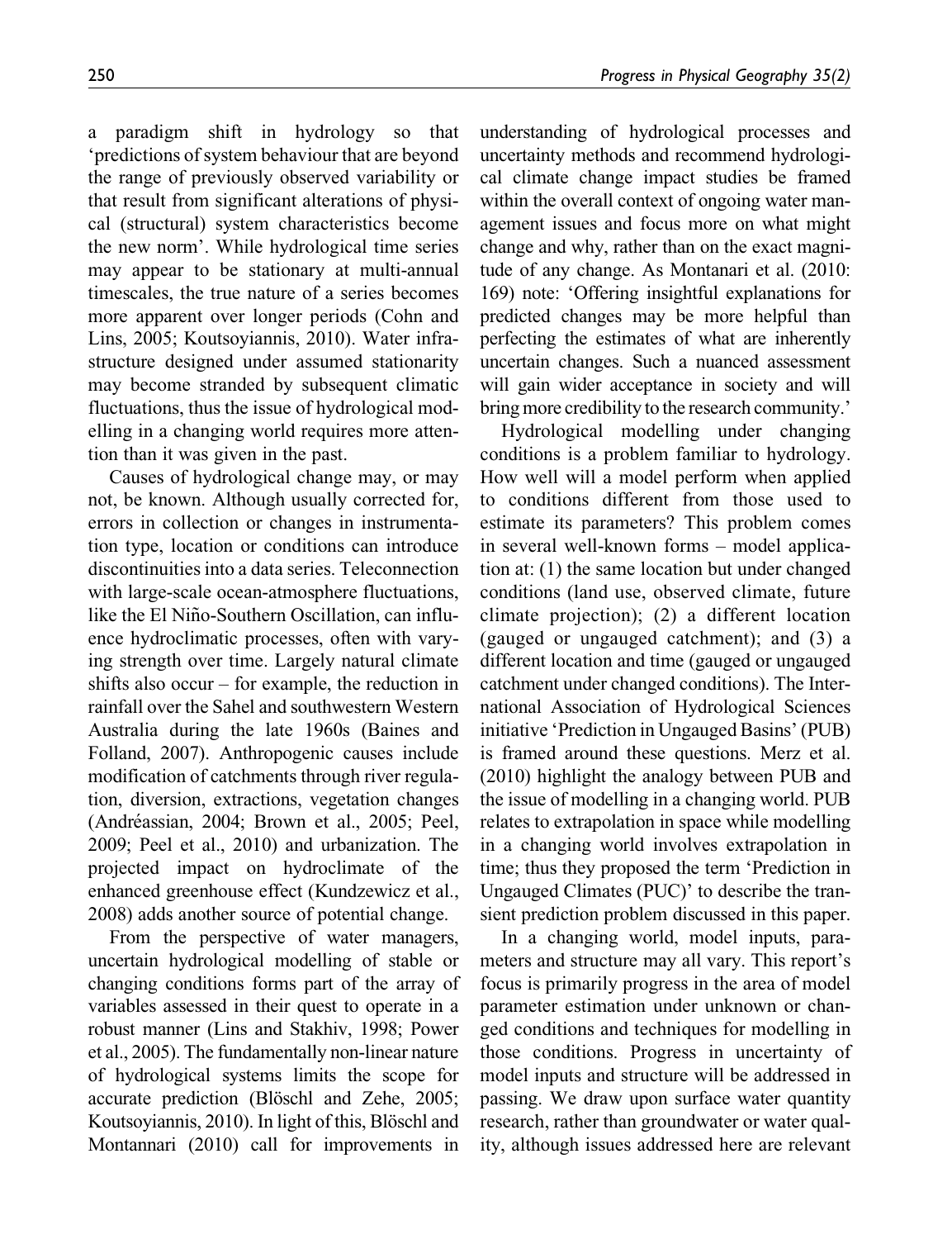to those areas. The following sections comprise a non-exhaustive report on progress since 2005 in estimating model parameters for ungauged or changed conditions and techniques for modelling changing conditions.

# II Estimating model parameters for ungauged or changed conditions

The significant ongoing research in the area of model parameter estimation for ungauged or changed conditions is testament to the difficulty of the problem and the limited success to date. Robust methodologies to estimate model parameters for changed conditions will be critical to modelling a changing world successfully. In this section we discuss fundamental issues limiting success and highlight papers reporting progress in this area. This section largely focuses on conceptual, rather than physically based, models, as the extra data requirements and complexity of physically based models makes them an inconvenient test bed for new methodologies.

## 1 Fundamental issues limiting success

The modelling process is beset by uncertainties that conspire against successful robust parameter estimation. Uncertainties in input data used to drive the model, output data against which the model is calibrated (e.g. streamflow), calibration method adopted, performance metric (objective function) adopted, and the model structure itself, all contribute to parameter uncertainty. In the case of parameter regionalization there are further uncertainties in the regionalization model structure, whether catchment characteristics utilized represent dominant hydrological processes and the stability of the established relationship beyond the conditions upon which it was developed. Suggested reading on the impact of these uncertainties on the modelling process and progress therein include: input data (Andréassian et al., 2004; Bárdossy and Singh, 2008; Donohue et al., 2010; Oudin et al., 2005a, 2005b, 2006); output data (Di Baldassarre and Montanari, 2009; McMillan et al., 2010; Seibert and Beven, 2009); calibration and performance metrics (Efstratiadis and Koutsoyiannis, 2010; Gupta et al., 2009; Schaefli and Zehe, 2009); model structure (Andréassian et al., 2009; Fenicia et al., 2008a, 2008b; Oudin et al., 2006; Vogel and Sankarasubramanian, 2003); and parameter regionalization (Wagener and Wheater, 2006; Wagener, 2007). Papers dealing with methods for estimating predictive, data and model uncertainties include Renard et al. (2010), Thyer et al. (2009), Todini (2007) and Winsemius et al. (2009).

Underlying the limited success of robust parameter estimation is the equifinality concept (reviewed by Beven, 2006). Equifinality suggests a given level of model performance can be reproduced by several, potentially quite different, parameter sets. Thus objective function optimization may identify a single parameter set, but other sets (potentially distant in parameter space) may perform similarly. Where observed input(s) and output(s) used to calibrate a model contain errors, the model is subject to equifinality (Beven, 2006). During calibration the objective function surface frequently contains multiple local optima, one of which may fractionally be the global optimum. This results in highly variable calibration parameter sets between catchments, which confound attempts at regionalization or a priori parameter estimation. Progress in the area of minimizing or removing multiple objective function optima during calibration can be found in Kavetski et al. (2006a, 2006b) and Kavetski and Kuczera (2007), while insights from calibrating in the spectral domain are reported in Montanari and Toth (2007) and Schaefli and Zehe (2009).

## 2 Progress in estimating model parameters for ungauged or changed conditions

The inherent uncertainties associated with the modelling process impact to varying extent on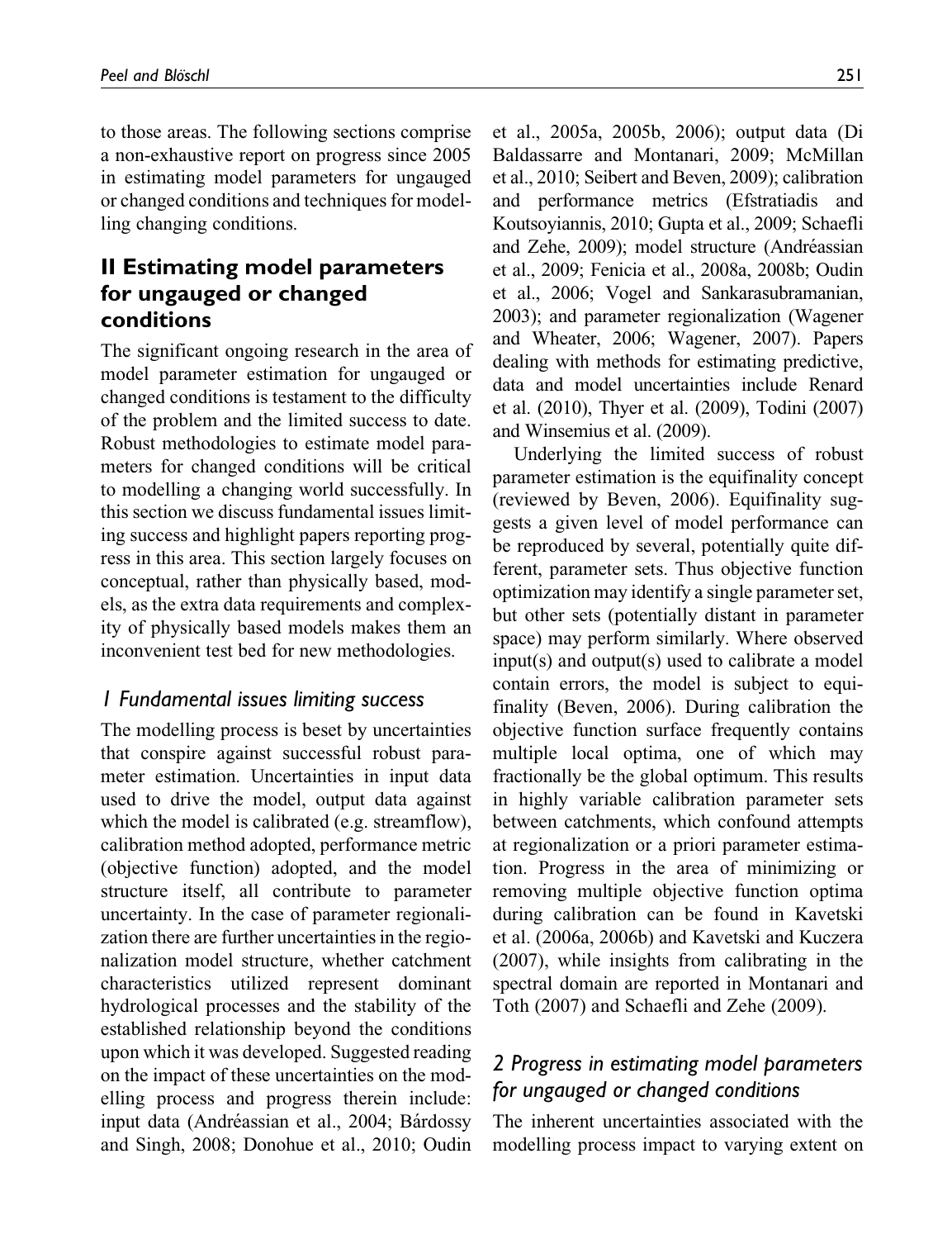the success of methodologies actively being pursued in the hydrological literature.

a Estimate model parameters a priori (without calibration). A priori parameter estimation uses relationships between model parameters and catchment characteristics to estimate parameters for ungauged catchments. Physical reasoning and/or analyses of calibrated parameters from other catchments are the basis of these relationships. Duan et al. (2006) summarize results from the 2nd and 3rd workshops of the Model Parameter Estimation Experiment (MOPEX). Detailed hydrometeorological and land surface information for 12 US catchments were provided to groups running eight different models to estimate their model's parameters a priori. Model performance was assessed between a priori parameter runs and calibrated parameter runs. Overall, a priori runs indicated that existing techniques have scope for improvement relative to calibrated runs. Further work on assessing how, or whether, model parameters are related to observable catchment characteristics was recommended.

b Regionalize calibrated model parameters. While reviewing hydrological models and their application to ungauged catchments, Blöschl (2005) and Chiew (2010) note three common regionalization techniques: (1) regression relationships between individual calibrated parameters and catchment characteristics (see previous subsection); (2) catchment spatial proximity; and (3) catchment similarity of physical properties. Regionalization by spatial proximity involves either adopting a calibrated parameter set from the nearest neighbour in terms of physical distance or interpolating calibrated parameters spatially. Similarity regionalization involves adopting a calibrated parameter set from the most physically similar catchment or interpolating calibrated parameters in similarity space. Parakja et al. (2005) compared 16 regionalization methods using an 11 parameter semi-distributed conceptual model, calibrated to daily streamflow and snow cover, across 320 Austrian catchments. Regionalization methods tested were regional averages of calibrated parameters (two methods), spatial proximity techniques (four methods), regression against catchment characteristics (three methods) and physical similarity techniques (seven methods). Overall differences between methods were small, with Kriging (spatial proximity) and combination physical similarity methods performing best. Parakja et al. (2007) used Kriging (spatial proximity) within an iterative regional calibration framework where iterations were conditioned by parameter spatial correlation. This method improved ungauged prediction relative to Kriging regionalization and generally reduced parameter uncertainty relative to local calibration.

c Multi-objective and regional calibration. In multiobjective and regional calibration the optimal parameter set is usually obtained by constraining the calibration to satisfy multiple objective functions for a catchment(s) or a single objective function across many catchments. Constraining calibration to satisfy multiple criteria, objective functions or catchments aims to limit parameter uncertainty and identify a robust set of parameters. Efstratiadis and Koutsoyiannis (2010) provide a comprehensive review of progress over the last decade in multi-objective calibration. Here we look at studies combining multiobjective and regional calibration into a single optimization. Hundecha et al. (2008) regionalize model parameters by Kriging within a physiographic-climatic space derived from canonical correlation of model parameters and catchment characteristics. The single optimization assessed model performance across several catchments while seeking to obtain well-defined spatial structures for the model parameters within the physiographic-climatic space. Zhang et al. (2008) combine multiobjective calibration and regionalization with ensemble and signature modelling (see later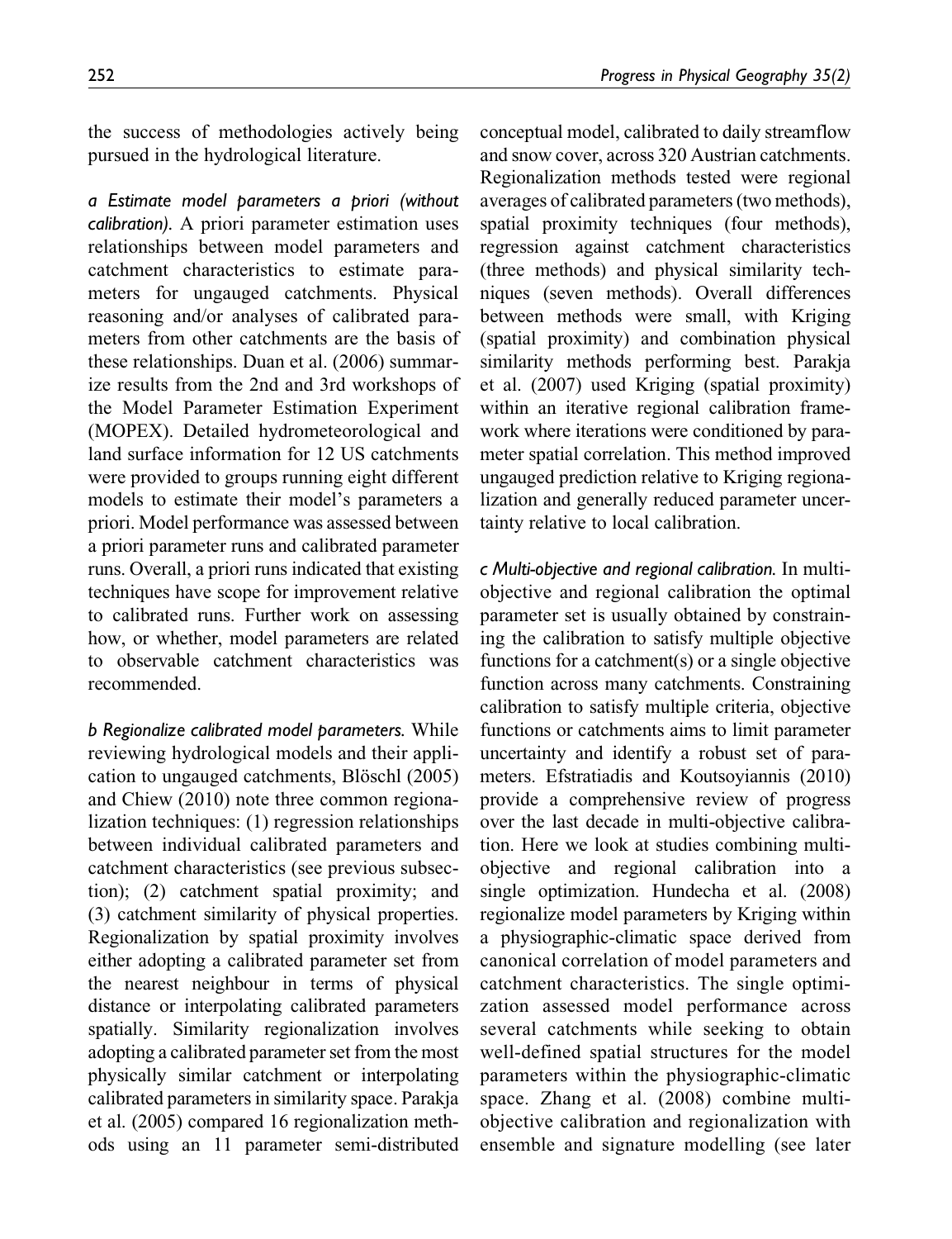subsections) to provide ensemble predictions of streamflow for three UK catchments. Reliability of the ensemble range to enclose observed streamflow at each catchment was related to the quality of hydrological signature regionalization achieved.

d Ensemble modelling. In response to the inherent uncertainties in parameter identification, ensemble modelling dispenses with finding an optimal parameter set. Instead, multiple plausible realizations from one or more models are combined to construct an ensemble of predictions. Plausible realizations can be generated by varying the input data, model initial conditions or parameter set. Viney et al. (2009) note the climate and atmospheric community have used ensemble modelling for over a decade. Furthermore ensemble modelling provides a way to assess predictive uncertainty (Blöschl and Zehe, 2005; Todini, 2007). Viney et al. (2009) report results from a range of single and multi-model ensemble combination techniques using 10 models of differing complexity on the Dill catchment in Germany as part of the 'Assessing the impact of land use change on hydrology by ensemble modelling (LUCHEM)' project (Breuer et al., 2009). Ensemble combination techniques were tested on calibration and validation runs. Overall, single and multi-model ensembles provided similar or better calibration and validation predictions, in terms of bias and Nash-Sutcliffe efficiency, than single realizations from each model. Weaker performing models contributed positively toward ensemble predictions and better performing models did not necessarily combine to produce the best ensembles. Many of the simple averaging combination techniques tested performed as well as, or better than, complex weighting, regression or conditional methods.

e Model (output) averaging. McIntyre et al. (2005) combined ensemble modelling and model averaging to estimate ungauged streamflow for

127 UK catchments with a catchment similarity procedure. Streamflow was estimated as the weighted average of ensemble model output for the ungauged catchment using the 10 highest performing complete parameter sets from the 10 most physically similar donor catchments. Their similarity-based output average outperformed traditional regression regionalization and a weighted ensemble average based on spatial proximity. With 913 French catchments and two hydrological models, Oudin et al. (2008) compared regression-based regionalization against model averaging using spatial proximity and physical similarity. In their dense network of catchments they found model averaging by spatial proximity performed slightly better than physical similarity and considerably better than regression regionalization. For spatial proximity and physical similarity, better streamflow estimates were achieved through averaging streamflow, modelled using donor catchment parameter sets (similar to McIntyre et al., 2005), than averaging donor parameters to then model streamflow. Oudin et al. (2008) noted a lack of consistent spatial pattern between catchments best predicted by spatial proximity or physical similarity and suggested regionalization might be improved by combining the methods. Using 95 Australian catchments, Reichl et al. (2009) optimized a physical similarity metric to maximize streamflow prediction that generally outperformed spatial proximity (nearest neighbour and model averaging of nearest neighbours) and regional regression predictions at 89 independent test catchments. Whereas Zhang and Chiew (2009), using a larger data set of 210 Australian catchments, found spatial proximity slightly outperformed physical similarity model averaging. Their combined spatial and physical similarity model averaging, following the suggestion of Oudin et al. (2008), achieved a further slight improvement in ungauged streamflow prediction.

f Hydrological signature (indices) modelling. Like ensemble modelling, hydrological signature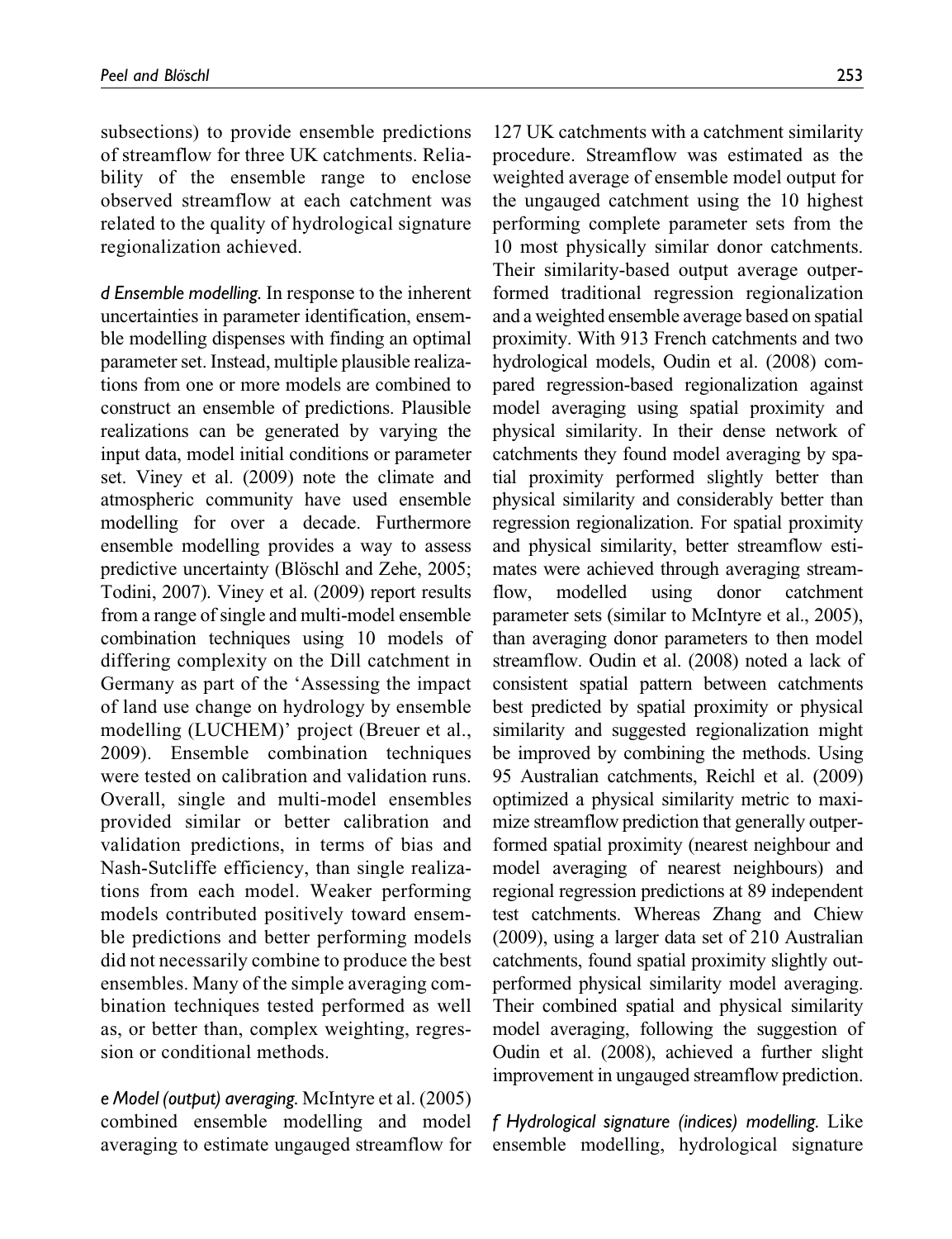modelling draws upon the concept of plausible realizations to identify behavioural parameter sets, rather than an optimized parameter set. However, here a plausible realization is one that adequately reproduces one or more hydrological signatures of interest (e.g. runoff ratio, baseflow index). Shamir et al. (2005) conducted a series of three sequential Monte Carlo simulations to identify parameter sets capable of replicating hydrograph signatures at record length, annual and monthly timescales, respectively. Parameters identified in a prior simulation were used to constrain the subsequent simulation, with the final simulation identifying parameter sets capable of replicating hydrograph signatures across the three timescales better than calibrated parameters. Bárdossy (2007) and Yadav et al. (2007) introduce regionalization of hydrological signatures, rather than model parameters, to estimate signatures for ungauged catchments from catchment characteristics. The estimated signatures are used to constrain ensemble predictions into behavioural (reproduces the signatures) or non-behavioural parameter sets. Bárdossy (2007) identifies behavioural parameter sets at donor catchments using observed streamflow, transfers them to a recipient catchment and tests whether they replicate the estimated signatures. Yadav et al. (2007) dispense with the donor/recipient catchment step and directly identify behavioural parameters for the ungauged catchment using simulation. Zhang et al. (2008) introduced a multi-objective optimization to identify behavioural parameters sets and generally found more behavioural sets for a given number of simulations than uniformly distributed Monte Carlo simulation (Yadav et al., 2007). Bulygina et al. (2009) constrained randomly generated model parameter sets to replicate modified signatures of baseflow index and interception storage to assess the likely impact on streamflow of afforestation and increased grazing intensity. In summary, relationships between catchment characteristics and hydrological signatures were stronger

than between catchment characteristics and model parameters. Hydrological signature modelling is applicable to any model, is not limited by model calibration or model error issues (unless the model is unable to produce behavioural sets), and does not rely upon model parameter regionalization.

g Other methods. Bárdossy and Singh (2008) introduce the concept of parameter set depth to identify robust model parameter sets for three gauged catchments in southwest Germany. They identify randomly generated parameter sets with the highest overall performance (e.g. highest 10% of Nash-Sutcliffe efficiency values), then randomly generate new parameter sets based on the depth of the high performing sets. In twodimensional space (a two-parameter model), a parameter set with high depth has parameter values near the middle of the cloud of better performing sets. The resultant sets are run through the model, and the process of parameter set identification, depth-based generation, and testing iterates until the difference between subsequent iteration performances is small. Bárdossy and Singh (2008) note deeper parameter sets were more robust in split sample tests and produce a narrower range of discharge estimates. Whether such sets regionalize well to ungauged conditions remains to be seen. Buytaert and Beven (2009) propose a learning process to inform how model parameters from gauged catchments should, or should not, be transformed for use in ungauged catchments. Selecting gauged catchments with different physical characteristics, like vegetation cover, they treat one catchment as gauged and the other ungauged. Based on a literature review of expected differences between the catchments (e.g. forested versus grassland), they subjectively define a parameter transformation with uncertainty and assess the transformation's ability to produce behavioural parameter sets in the 'ungauged' catchment with respect to observed flow or hydrological signatures.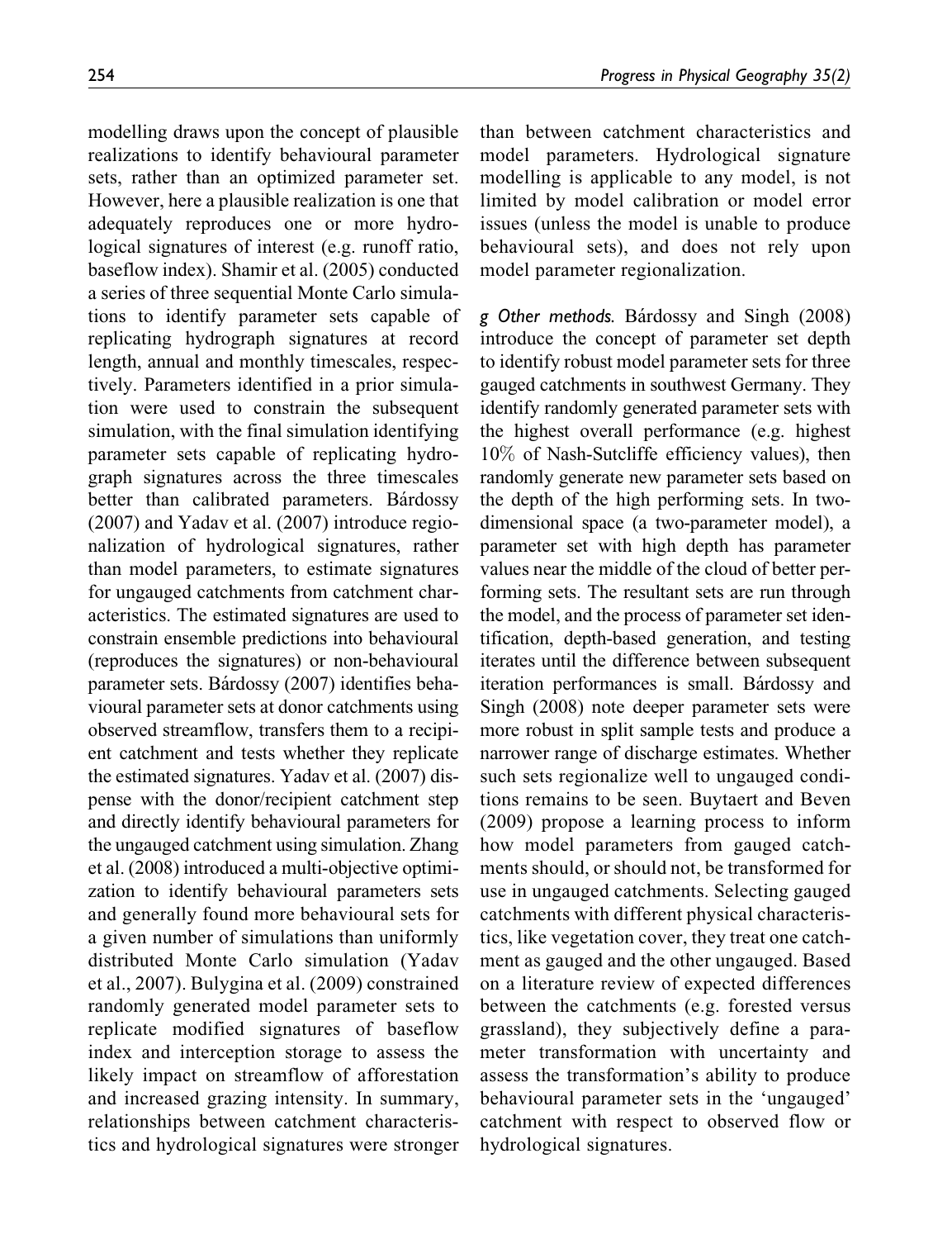## III Modelling techniques for changing conditions

The methodologies in the previous section primarily aim to solve the classical ungauged catchment problem of model application to a different location. In this section, we focus on the time component of modelling changing conditions, cases 1 and 3 from the Introduction, which represent model application to a catchment for which a model has, or has not, already been calibrated that will experience a future change. For simplicity the change covered here is hydrological change due to a transient climate. Assessments of hydrological impact of climate change generally rely either on data-driven methods or on hydrological models.

## 1 Scenario approach

Hydrological modelling techniques frequently used to assess the impact of climate change on runoff are reviewed by Chiew (2010). These include scenario modelling, where a precalibrated model is run with either of two types of input: (1) observed inputs proportionally scaled to reflect projected change (Chiew et al., 2009b); or (2) downscaled and bias-corrected global climate model (GCM) or regional climate model (RCM) projections (Christensen and Lettenmaier, 2007; Vicuna et al., 2010; Xu et al., 2005). For readers interested in the second type of input, the following papers are suggested: GCM reliability (Räisänen, 2007); methods for utilizing GCM/RCM outputs as input to hydrological models (Xu et al., 2005); and GCM selection for impact assessment (Chiew et al., 2009a; Macadam et al., 2010; Perkins and Pitman, 2009; Pierce et al., 2009; Reifen and Toumi, 2009). The issue of bias correction of GCM/RCM output for use in hydrological studies has received particular attention in recent years. In order to make climate projections more similar to observations, the former are adjusted by methods such as: (1) delta change, where only differences between present and future climate are considered, which may be suitable for water balance estimates but might fail for extremes and highly non-linear systems (Graham et al., 2007); (2) quantile-based mapping (Li et al., 2010); and (3) power transformation, which non-linearly corrects the coefficient of variation and mean precipitation separately (Driessen et al., 2010; Leander and Buishand, 2007). However, if biases are large it is hardly plausible that bias correction methods will give realistic results for impact studies.

## 2 Sensitivity methods

An alternative to the scenario approach is sensitivity methods where a percentage change in input is related to a percentage change in runoff. While the scenario approach is model-based, sensitivity methods can be either model- or data-based. Model-based sensitivity methods are similar to the scenario approach with the exception that the runoff response is calculated for a spectrum of changed precipitation, air temperature, etc., values rather than for a given scenario. Data-based sensitivity methods analyse how past changes in runoff, precipitation and air temperature are related. Rainfall elasticity of streamflow, defined as the proportional change in streamflow divided by the proportional change in rainfall (Sankarasubramanian et al., 2001), provides a simple estimate of long-term streamflow sensitivity to changes in long-term rainfall, which is particularly useful as an initial estimate of likely climate change impact on water resources (Chiew, 2010). Recently, Fu et al. (2007) extended streamflow elasticity to include temperature changes as well as rainfall. The main strength of elasticity is that it is databased. Hence no assumptions about model parameters or model structure remaining invariant under a changed climate are made. The Budyko curve (Budyko, 1974), based on similar concepts, can also be used to provide guidance on potential climate change impacts on water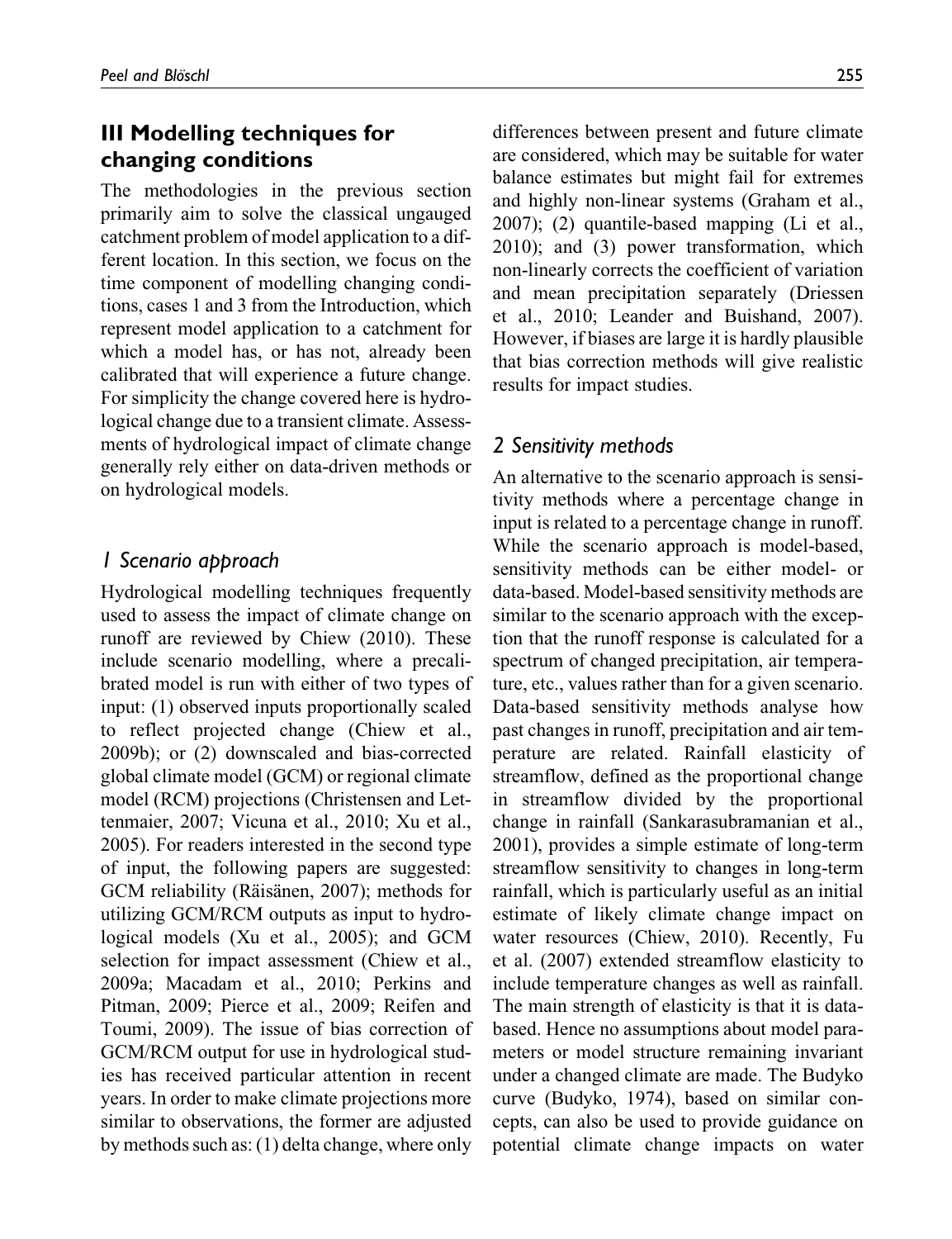resources. For example, McMahon et al. (2010) provide a simple Budyko-like method to estimate the mean and variability of annual streamflow from the aridity index, variances and covariance of annual precipitation and potential evapotranspiration for present or future climates. When combined with a simple storage-yieldreliability relationship, this method facilitates a quick assessment of the likely vulnerability of water resources infrastructure to a changed climate, without needing to run uncertain complex models or scenarios.

## 3 Trading space for time

This approach is based on analysis of spatial gradients of a variable of interest, instead of temporal gradients (i.e. trends). Under a changed climate, hydrological processes in a catchment may become similar to those experienced in other catchments under the current climate. For example, if winter rainfall increases under a changed climate, associated changes in flood characteristics may be similar to those currently observed in a neighbouring catchment with higher winter precipitation. Gradient methods are widely used in ecology (eg. Ter Braak and Prentice, 1988) and the authors believe they hold significant potential for analysing modified hydrological processes and providing simple estimates of likely future changes. However, using spatial gradients clearly has limitations as other relevant catchment characteristics may not be similar. Despite this, trading space for time may be an attractive alternative to the model-based scenario approach as it is data-based and hence likely to better account for possible interactions between processes in the catchment.

## 4 Non-stationarity of model parameters and model assumptions

Most modelling techniques implicitly assume that model parameters calibrated on observed data remain valid under future conditions. This assumption is likely to be incorrect due to the inherent uncertainties in the modelling process and potential modification of interactions between existing catchment processes and emergence of processes not seen during calibration. For example, in snow-dominated regions warmer temperatures modify the amplitude and timing of the runoff response, moving peak melt runoff earlier into the year (Barnett et al., 2005; Woo et al., 2008) and increase the importance of processes like rain-on-snow runoff events (Sui and Koehler, 2001). Change may also nudge a catchment through a transition from one stable state into a new unknown one (Peterson et al., 2009). Merz et al. (2010) demonstrate the potential for biased runoff predictions from climate impact analyses where hydrological model parameters, calibrated against observed runoff, are assumed to be representative for future climate scenarios. Merz et al. (2010) analysed the temporal change in model parameters when a conceptual rainfall-runoff model was calibrated for six consecutive five-year periods between 1976 and 2006 for 273 catchments in Austria. Parameters representing snow and soil moisture processes showed significant temporal trends that were related to recent changes in catchment climatic conditions (eg. higher evapotranspiration and drier conditions). Their analyses suggest the impact on simulated runoff of assuming time invariant parameters can be very significant, with biases in median and high flows of about 15% and 35%, respectively. Clearly hydrological models with parameters that change with time are not accurate under transient climate conditions.

# 5 Bringing parameter estimation and changing condition modelling techniques together

A significant challenge for future hydrological research is to incorporate into modelling temporally changing conditions the model parameter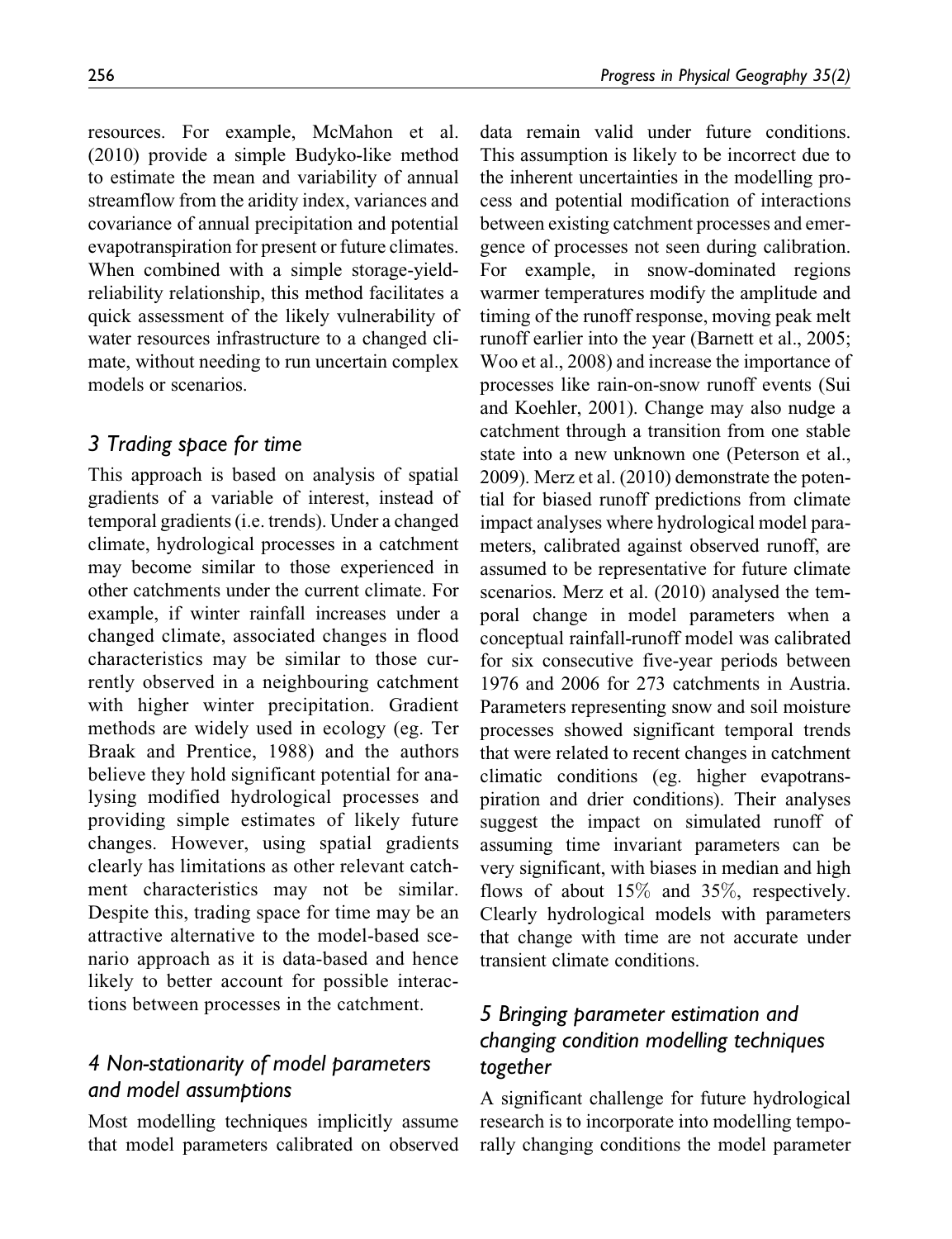estimation methods for ungauged or changed conditions discussed in the previous section. To what extent parameter estimation methods like, a priori, regression-based regionalization, multi-objective, and regional calibration can overcome uncertainty issues (data, model structure, equifinality) to provide robust predictions under changing conditions is unknown. With future streamflow unavailable for model calibration at-site or in neighbouring catchments, the issue of behavioural parameter set identification required to use ensemble, model-output averaging and signature modelling techniques requires further research. The learning process suggested by Buytaert and Beven (2009) using observed catchments experiencing different conditions presents one way forward. For signature modelling significant potential exists to estimate future changes in signatures of interest through simple top-down water-energy balance models, increased understanding of how hydrological indices vary in time and space (Lima and Lall, 2010; Troch et al., 2009) and the development of catchment classification schemes (Wagener et al., 2007).

## IV Conclusions

The increased importance of changing conditions in hydrology poses significant ongoing challenges to the hydrological research and water infrastructure and management community. Continued work to (1) develop techniques for non-stationary stochastic data generation, (2) increase understanding of hydrological processes and how they and their signatures respond to change, and (3) quantify uncertainty in the parameter estimation and modelling process will continue to be active areas of research within hydrology. Methods for modelling changing hydrological situations need to progress beyond the current scenario approach. Alternative simple techniques like sensitivity methods and trading space for time can provide validation of more complex model projections, thus adding credibility to those projections. Contributions from these areas will not only help inform future climate change impact studies about what will change and by how much, but also provide insight into why any changes may occur, what changes we are able to predict in a realistic manner, and what changes are beyond the current predictability of hydrological systems.

#### Acknowledgements

This research was financially supported by Australian Research Council grant LP100100756, Melbourne Water and the Australian Bureau of Meteorology. Funding to support the first author's visit to the University of Technology, Vienna, as part of this work was provided by the Australian Academy of Science International Research Staff Exchange Scheme (IRSES) and the University of Technology, Vienna. Support by the WARECALC project of the European Union is also gratefully acknowledged.

#### References

- Andréassian V (2004) Water and forests: From historical controversy to scientific debate. Journal of Hydrology 291: 1–27.
- Andréassian V, Perrin C, Le Moine N, Lerat J, Loumagne C, Oudin L, et al. (2009) HESS Opinions 'Crash tests for a standardized evaluation of hydrological models'. Hydrology and Earth System Sciences 13: 1757–1764.
- Andréassian V, Perrin C, and Michel C (2004) Impact of imperfect potential evapotranspiration knowledge on the efficiency and parameters of watershed models. Journal of Hydrology 286: 19–35.
- Baines PG and Folland CK (2007) Evidence for a rapid global climate shift across the late 1960s. Journal of Climate 20: 2721–2744.
- Bárdossy A (2007) Calibration of hydrological model parameters for ungauged catchments. Hydrology and Earth System Sciences 11: 703–710.
- Bárdossy A and Singh SK (2008) Robust estimation of hydrological model parameters. Hydrology and Earth System Sciences 12: 1273–1283.
- Barnett TP, Adam JC, and Lettenmaier DP (2005) Potential impacts of a warming climate on water availability in snow-dominated regions. Nature 438: 303–309.
- Beven K (2006) A manifesto for the equifinality thesis. Journal of Hydrology 320: 18–36.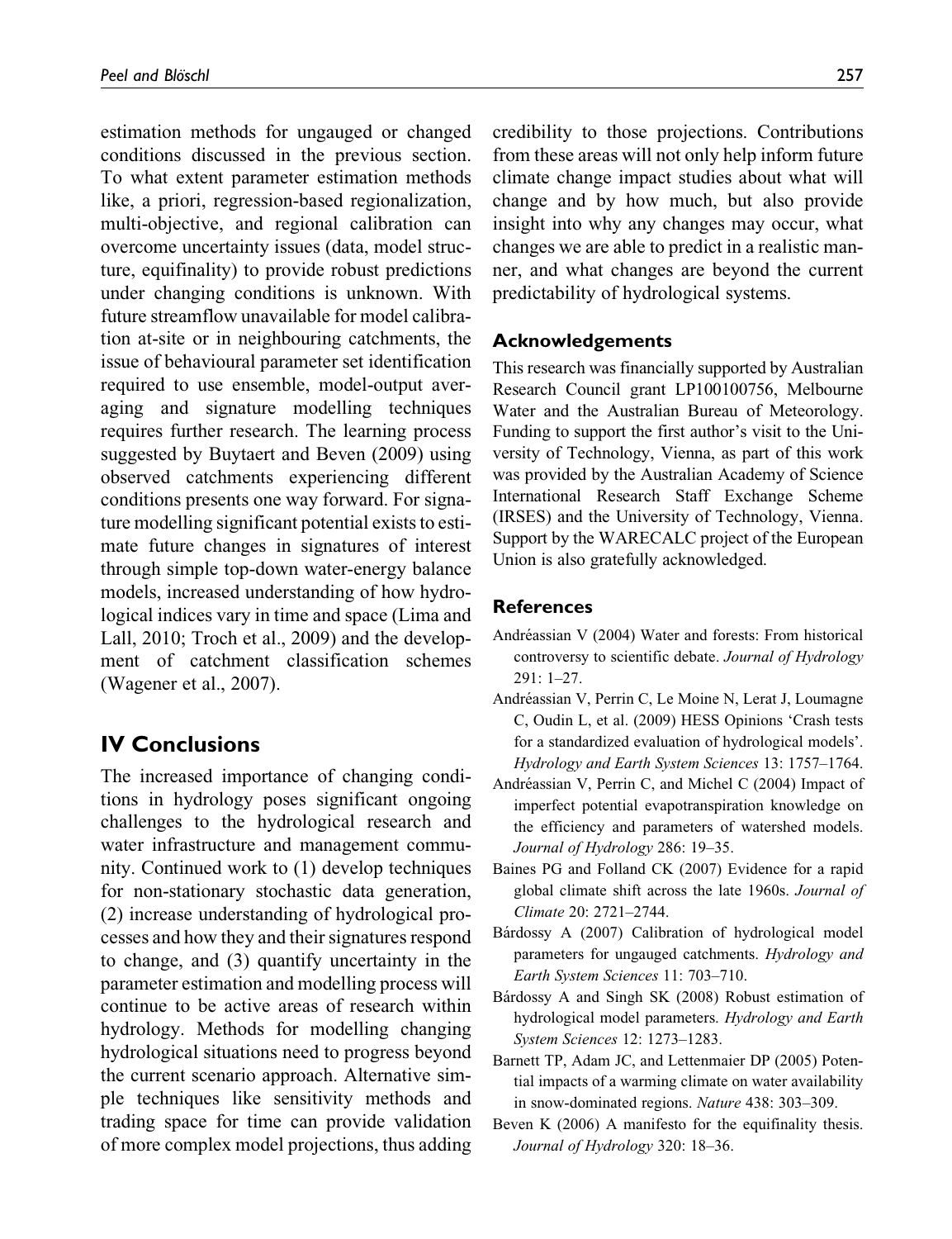- Blöschl G (2005) Rainfall-runoff modeling of ungauged catchments. Article 133. In: Anderson MG (ed.) Encyclopaedia of Hydrological Sciences. Chichester: Wiley, 2061–2080.
- Blöschl G and Montanari A (2010) Climate change impacts – throwing the dice? Hydrological Processes 24: 374–381.
- Blöschl G and Zehe E (2005) On hydrological predictability. Hydrological Processes 19: 3923–3929.
- Breuer L, Huisman JA, Willems P, Bormann H, Bronstert A, Croke BFW, et al. (2009) Assessing the impact of land use change on hydrology by ensemble modeling (LUCHEM). 1: Model intercomparison with current land use. Advances in Water Resources 32: 129–146.
- Brown AE, Zhang L, McMahon TA, Western AW and Vertessy RA (2005) A review of paired catchment studies for determining changes in water yield resulting from alterations in vegetation. Journal of Hydrology 310: 28–61.
- Budyko MI (1974) Climate and Life. New York: Academic Press.
- Bulygina N, McIntyre N and Wheater H (2009) Conditioning rainfall-runoff model parameters for ungauged catchments and land management impacts analysis. Hydrology and Earth System Sciences 13: 893–904.
- Buytaert W and Beven K (2009) Regionalization as a learning process. Water Resources Research 45: W11419.
- Chiew FHS (2010) Lumped conceptual rainfall-runoff models and simple water balance methods: Overview and applications in ungauged and data limited regions. Geography Compass 4(3): 206–225.
- Chiew FHS, Teng J, Vaze J and Kirono DGC (2009a) Influence of global climate model selection on runoff impact assessment. Journal of Hydrology 379: 172–180.
- Chiew FHS, Teng J, Vaze J, Post DA, Perraud JM, Kirono DGC, et al. (2009b) Estimating climate change impact on runoff across southeast Australia: Method, results, and implications of the modelling method. Water Resources Research 45: W10414.
- Christensen NS and Lettenmaier DP (2007) A multi-model ensemble approach to assessment of climate change impacts on the hydrology and water resources of the Colorado River Basin. Hydrology and Earth System Sciences 11: 1417–1434.
- Clifford NJ (2002) Hydrology: The changing paradigm. Progress in Physical Geography 26: 290–301.
- Cohn TA and Lins HF (2005) Nature's style: Naturally trendy. Geophysical Research Letters 32: L23402.
- Di Baldassarre G and Montanari A (2009) Uncertainty in river discharge observations: A quantitative analysis. Hydrology and Earth System Sciences 13: 913–921.
- Donohue RJ, McVicar TR, and Roderick ML (2010) Assessing the ability of potential evaporation formulations to capture the dynamics in evaporative demand within a changing climate. Journal of Hydrology 386: 186–197.
- Driessen TLA, Hurkmans RTWL, Terink W, Hazenberg P, Torfs PJJF, and Uijlenhoet R (2010) The hydrological response of the Ourthe catchment to climate change as modelled by the HBV model. Hydrology and Earth System Sciences 14: 651–665.
- Duan Q, Schaake J, Andréssian V, Franks S, Goteti G, Gupta HV, et al. (2006) Model Parameter Estimation Experiment (MOPEX): An overview of science strategy and major results from the second and third workshop. Journal of Hydrology 320: 3–17.
- Efstratiadis A and Koutsoyiannis D (2010) One decade of multi-objective calibration approaches in hydrological modelling: A review. Hydrological Sciences Journal 55(1): 58–78.
- Fenicia F, McDonnell JJ, and Savenije HHG (2008a) Learning from model improvement: On the contribution of complementary data to process understanding. Water Resources Research 44: W06419.
- Fenicia F, Savenije HHG, Matgen P, and Pfister L (2008b) Understanding catchment behavior through stepwise model concept improvement. Water Resources Research 44: W01402.
- Fu G, Charles SP, and Chiew FHS (2007) A two-parameter climate elasticity of streamflow index to assess climate change effects on annual streamflow. Water Resources Research 43: W11419.
- Graham LP, Hagemann S, Jaun S, and Beniston M (2007) On interpreting hydrological change from regional climate models. Climatic Change 81: 97–122.
- Gupta HV, Kling H, Yilmaz KK, and Martinez GF (2009) Decomposition of the mean squared error and NSE performance criteria: Implications for improving hydrological modelling. Journal of Hydrology 377: 80–91.
- Hundecha Y, Ouarda TBMJ, and Bárdossy A (2008) Regional estimation of parameters of a rainfallrunoff model at ungauged watersheds using the 'spatial' structures of the parameters within a canonical physiographic-climatic space. Water Resources Research 44: W01427.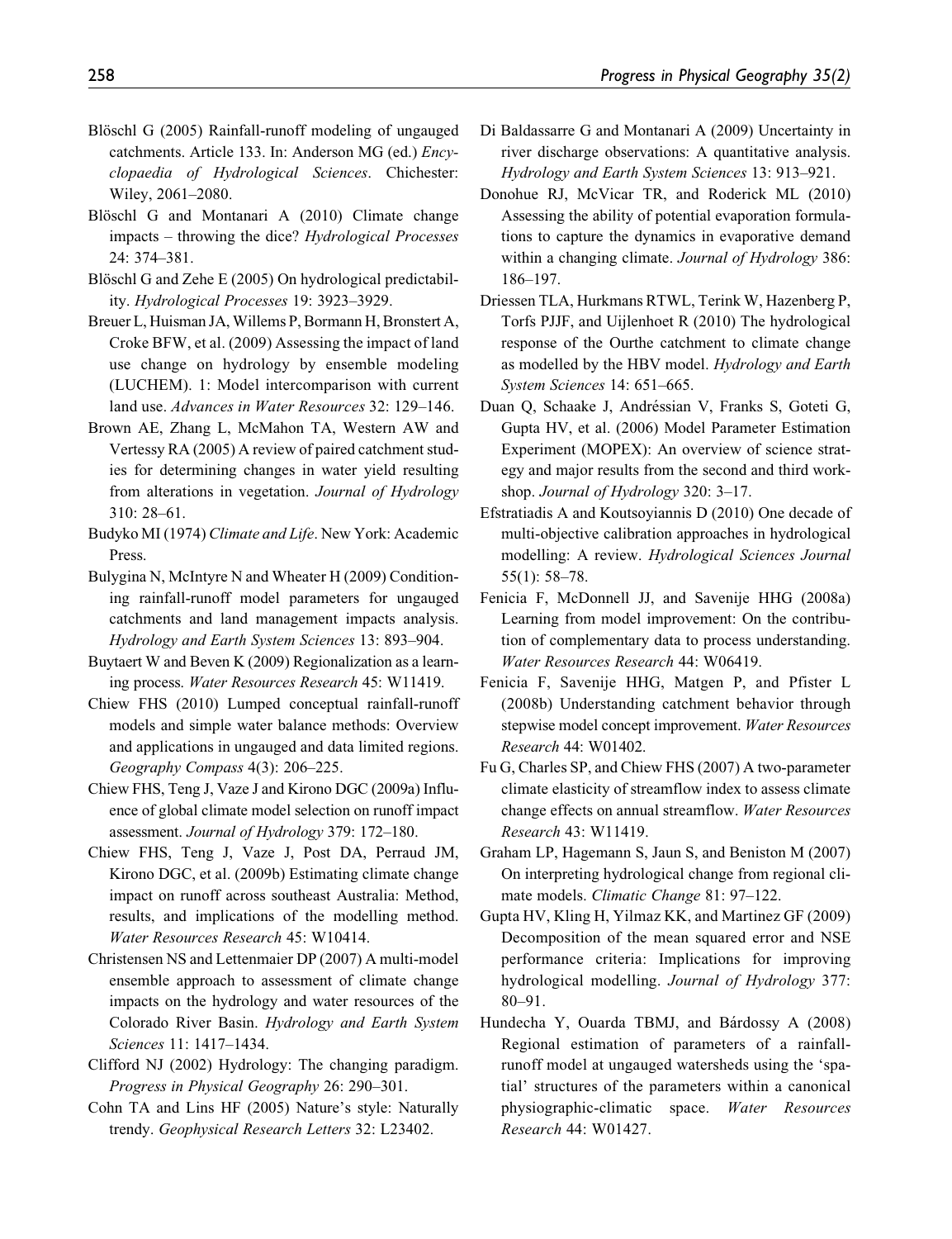- Kavetski D and Kuczera G (2007) Model smoothing strategies to remove microscale discontinuities and spurious secondary optima in objective functions in hydrological calibration. Water Resources Research 43: W03411.
- Kavetski D, Kuczera G, and Franks SW (2006a) Calibration of conceptual hydrological models revisited: 1. Overcoming numerical artefacts. Journal of Hydrology 320: 173–186.
- Kavetski D, Kuczera G, and Franks SW (2006b) Calibration of conceptual hydrological models revisited: 2. Improving optimisation and analysis. Journal of Hydrology 320: 187–201.
- Koutsoyiannis D (2010) HESS Opinions 'A random walk on water'. Hydrology and Earth System Sciences 14: 585–601.
- Kundzewicz ZW, Mata LJ, Arnell NW, Döll P, Jimenez B, Miller K, et al. (2008) The implications of projected climate change for freshwater resources and their management. Hydrological Sciences Journal 53(1): 3–10.
- Leander R and Buishand TA (2007) Resampling of regional climate model output for the simulation of extreme river flows. Journal of Hydrology 332: 487–496.
- Li H, Sheffield J, and Wood EF (2010) Bias correction of monthly precipitation and temperature fields from Intergovernmental Panel on Climate Change AR4 models using equidistant quantile matching. Journal of Geophysical Research 115: D10101.
- Lima CHR and Lall U (2010) Spatial scaling in a changing climate: A hierarchical bayesian model for nonstationary multi-site annual maximum and monthly streamflow. Journal of Hydrology 383: 307–318.
- Lins HF and Stakhiv EZ (1998) Managing the nation's water in a changing climate. Journal of the American Water Resources Association 34(6): 1255–1264.
- Macadam I, Pitman AJ, Whetton PH, and Abramowitz G (2010) Ranking climate models by performance using actual values and anomalies: Implications for climate change impact assessments. Geophysical Research Letters 37: L16704.
- McIntyre N, Lee H, Wheater H, Young A, and Wagener T (2005) Ensemble predictions of runoff in ungauged catchments. Water Resources Research 41: W12434.
- McMahon TA, Peel MC, Pegram GGS, and Smith IN (2010) A simple methodology for estimating mean and variability of annual runoff and reservoir

yield under present and future climates. Journal of Hydrometeorology. doi: 10.1175/2010JHM1288.1.

- McMillan H, Freer J, Pappenberger F, Krueger T, and Clark M (2010) Impacts of uncertain river flow data on rainfall-runoff model calibration and discharge predictions. Hydrological Processes 24, 1270–1284.
- Merz R, Parajka J, and Blöschl G  $(2010)$  Time stability of catchment model parameters – implications for climate impact analyses. Water Resources Research. doi: 10.1029/2010WR009505.
- Milly PCD, Betancourt J, Falkenmark M, Hirsch RM, Kundzewicz ZW, Lettenmaier DP, et al. (2008) Stationarity is dead: Whither water management? Science 319: 573–574.
- Montanari A and Toth E (2007) Calibration of hydrological models in the spectral domain: An opportunity for scarcely gauged basins? Water Resources Research 43: W05434.
- Montanari A, Blöschl G, Sivapalan M, and Savenije H (2010) Getting on target. Public Service Review: Science and Technology 7: 167–169.
- Oudin L, Andréassian V, Perrin C, Michel C, and Le Moine N (2008) Spatial proximity, physical similarity, regression and ungaged catchments: A comparison of regionalization approaches based on 913 French catchments. Water Resources Research 44: W03413.
- Oudin L, Hervieu F, Michel C, Perrin C, Andréassian V, Anctil F, et al. (2005a) Which potential evapotranspiration input for a lumped rainfall-runoff model? Part 2 – Towards a simple and efficient potential evapotranspiration model for rainfall–runoff modelling. Journal of Hydrology 303: 290–306.
- Oudin L, Michel C, and Anctil F (2005b) Which potential evapotranspiration input for a lumped rainfall-runoff model? Part 1 – Can rainfall-runoff models effectively handle detailed potential evapotranspiration inputs? Journal of Hydrology 303: 275–289.
- Oudin L, Perrin C, Mathevet T, Andréassian V, and Michel C (2006) Impact of biased and randomly corrupted inputs on the efficiency and the parameters of watershed models. Journal of Hydrology 320: 62–83.
- Parajka J, Blöschl G, and Merz R (2007) Regional calibration of catchment models: Potential for ungauged catchments. Water Resources Research 43: W06406.
- Parajka J, Merz R, and Blöschl G (2005) A comparison of regionalisation methods for catchment model parameters. Hydrology and Earth System Sciences 9: 157–171.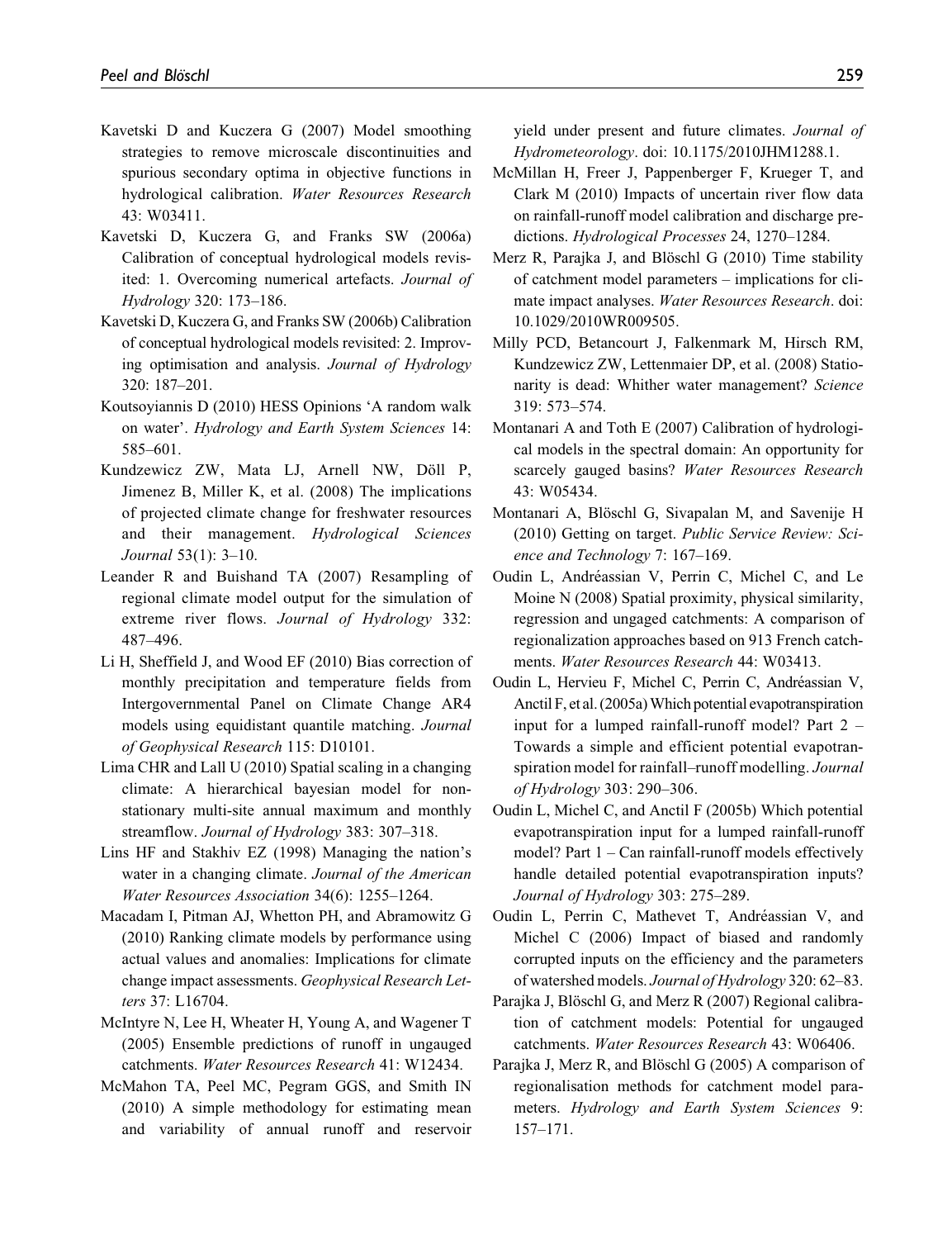- Peel MC (2009) Hydrology: Catchment vegetation and runoff. Progress in Physical Geography 33(6): 837–844.
- Peel MC, McMahon TA, and Finlayson BL (2010) Vegetation impact on mean annual evapotranspiration at a global catchment scale. Water Resources Research 46: W09508.
- Perkins SE and Pitman AJ (2009) Do weak AR4 models bias projections of future climate changes over Australia? Climatic Change 93: 527–558.
- Peterson TJ, Argent RM, Western AW, and Chiew FHS (2009) Multiple stable states in hydrological models: An ecohydrological investigation. Water Resources Research 45: W03406.
- Pierce DW, Barnett TP, Santer BD, and Gleckler PJ (2009) Selecting global climate models for regional climate change studies. Proceedings of the National Academy of Sciences of the United States of America 106(21): 8441–8446.
- Power S, Sadler B, and Nicholls N (2005) The influence of climate science on water management in Western Australia. Bulletin of the American Meteorological Society 86(6): 839–844.
- Räisänen J (2007) How reliable are climate models? Tellus 59A: 2–29.
- Reichl JPC, Western AW, McIntyre NR, and Chiew FHS (2009) Optimization of a similarity measure for estimating ungauged streamflow. Water Resources Research 45: W010423.
- Reifen C and Toumi R (2009) Climate projections: Past performance no guarantee of future skill? Geophysical Research Letters 36: L13704.
- Renard B, Kavestski D, Kuczera G, Thyer M, and Franks SW (2010) Understanding predictive uncertainty in hydrological modelling: The challenge of identifying input and structural errors. Water Resources Research 46: W05521.
- Sankarasubramanian A, Vogel RM, and Limbrunner JF (2001) Climate elasticity of streamflow in the United States. Water Resources Research 37(6): 1771–1781.
- Schaefli B and Zehe E (2009) Hydrological model performance and parameter estimation in the waveletdomain. Hydrology and Earth System Sciences 13: 1921–1936.
- Shamir E, Imam B, Gupta HV, and Sorooshian S (2005) Application of temporal streamflow descriptorsin hydrologic model parameter estimation. Water Resources Research 41: W06021.
- Siebert J and Beven KJ (2009) Gauging the ungauged basin: How many discharge measurements are needed? Hydrology and Earth System Sciences 13: 883–892.
- Sui J and Koehler G (2001) Rain-on-snow induced flood events in Southern Germany. Journal of Hydrology 252: 205–220.
- Ter Braak CJF and Prentice IC (1988) A theory of gradient analysis. Advances in Ecological Research 18: 271–317.
- Thyer M, Renard B, Kavetski D, Kuczera G, Franks SW, and Srikanthan S (2009) Critical evaluation of parameter consistency and predictive uncertainty in hydrological modeling: A case study using Bayesian total error analysis. Water Resources Research 45: W00B14.
- Todini E (2007) Hydrological catchment modelling: Past, present and future. Hydrology and Earth System Sciences 11(1): 468-482.
- Troch PA, Martinez GF, Pauwels VRN, Durcik M, Sivapalan M, Harman C, et al. (2009) Climate and vegetation water use efficiency at catchment scales. Hydrological Processes 23: 2409–2414.
- Vicuna S, Dracup JA, Lund JR, Dale LL, and Maurer EP (2010) Basin-scale water system operations with uncertain future climate conditions: Methodology and case studies. Water Resources Research 46: W04505.
- Viney NR, Bormann H, Breuer L, Bronstert A, Croke BFW, Frede H, et al. (2009) Assessing the impact of land use change on hydrology by ensemble modeling (LUCHEM). 2: Ensemble combinations and predictions. Advances in Water Resources 32: 147–158.
- Vogel RM and Sankarasubramanian A (2003) Validation of a watershed model without calibration. Water Resources Research 39(10): 1292.
- Wagener T (2007) Can we model the hydrological impacts of environmental change? Hydrological Processes 21: 3233–3236.
- Wagener T and Wheater HS (2006) Parameter estimation and regionalisation for continuous rainfall-runoff models including uncertainty. Journal of Hydrology 320: 132–154.
- Wagener TM, Sivapalan M, Troch PA, McGlynn BL, Harman CJ, Gupta HV, et al. (2010) The future of hydrology: An evolving science for a changing world. Water Resources Research 46: W05301.
- Wagener T, Sivapalan M, Troch P, and Woods R (2007) Catchment classification and hydrological similarity. Geography Compass 1(4): 901–931.